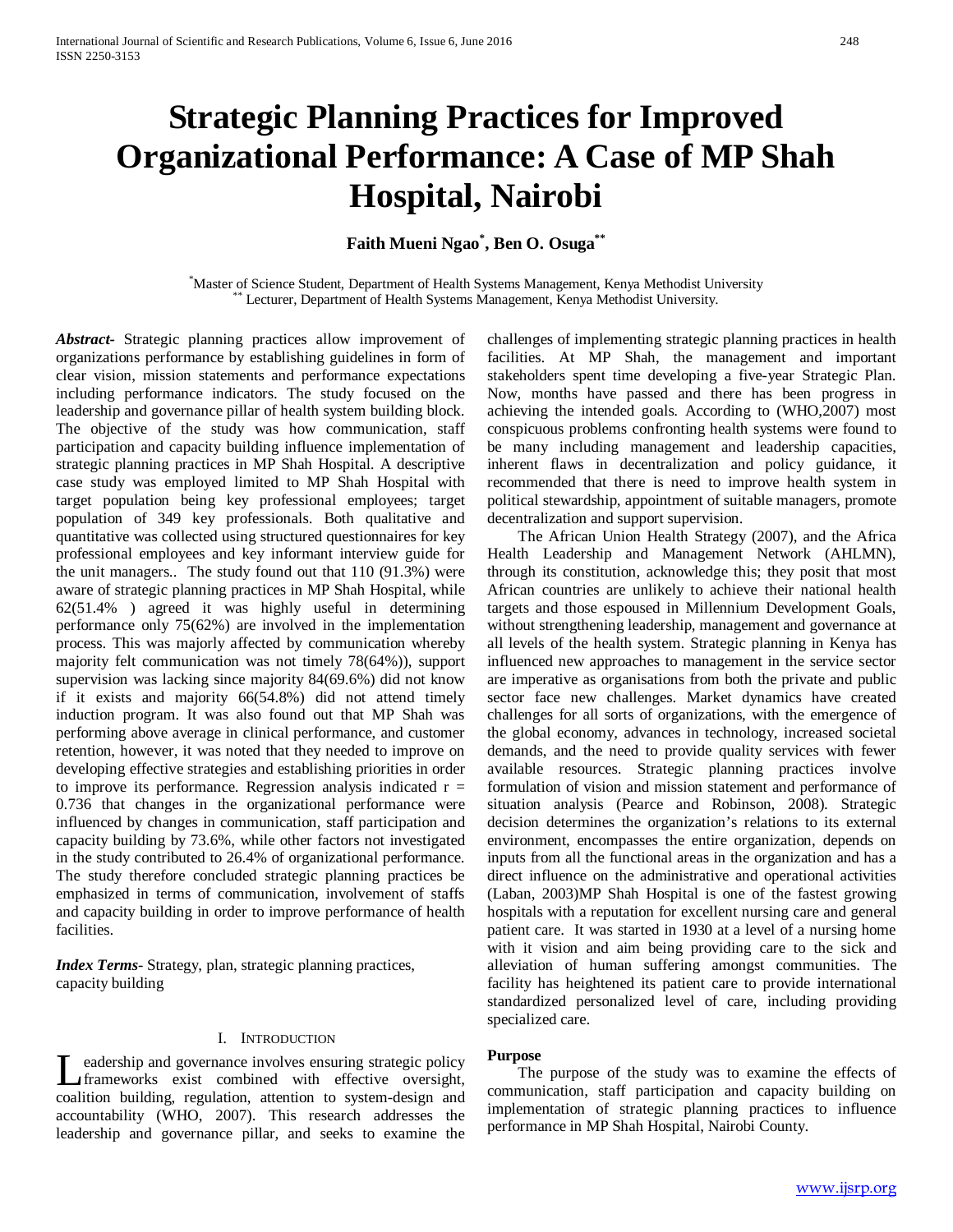# **Broad objective**

 The main objective of the study is to determine the challenges of implementing strategic planning practices adopted by MP Shah Hospital to achieve its performance.

# **Specific Objectives**

- 1. To determine the effect of communication of policies to strategic planning practices adopted by MP Shah Hospital,
- 2. To establish the influence of staff participation on implementation of strategic planning practices adopted by MP Shah Hospital,
- 3. To determine capacity building activities influence on implementation of strategic planning practices in MP Shah Hospital.

# **Theoretical framework**

 Barney theoretical model was used in this study to discuss the use of resources and capabilities in (Resource based theory). The model assumed that resources provide an organization with an excellent opportunity to develop competitive advantage. The gaps included; identifying and appraising capabilities of the organization, failing to incorporate the available resources to the plan incongruence between different stakeholders in the organisation(Agency theory) and the systematic approach to strategic formulation (Strategic Management Process Framework) to result to successful strategic management that is aligned to improving organisational performance.



# **Figure 1.1: Conceptual framework**

## II. RESEARCH ELABORATION

 The study involved a descriptive case study design, preferred because it allows for prudent description of the situation, making sure that there was minimal bias in data collection to reduce errors in interpreting the data collected. Study was carried in MP Shah hospital which lies in Westland district in Nairobi County, the district has a total of 67 facilities, whereby four of this are private institutions include MP Shah Hospital. This facility was purposively chosen because of its feasibility and being one of fastest growing private hospital in Nairobi county. The target population of this study comprised 349 key professional employees in different cadres namely nurses, medical officers, pharmacists, laboratory technologies and administration staffs working in MP Shah Hospital in Nairobi. The study used stratified random sampling to select a sample of 139 respondents from the 6 working departments then each category was treated as a strata then simple random sampling employed to get the sample from the accessible population. Mugenda and Mugenda (2003) states that a sample of 30% is considered representative for a population less than 500,the sample size is justified by 40% since it minimized duplicity and redundancy of the data obtained. Data was collected using two instruments a structured questionnaire and a key informant interview guide.

## **Table 1.1: The sample size of respondent**

| Category of the Population<br>population | size | of<br>Sample size(40%<br>the population) |
|------------------------------------------|------|------------------------------------------|
| Administration                           | 60   | 24                                       |
| <b>Nurses</b>                            | 218  | 87                                       |
| Medical officers                         | 26   | 10                                       |
| <b>Pharmacists</b>                       | 19   | 8                                        |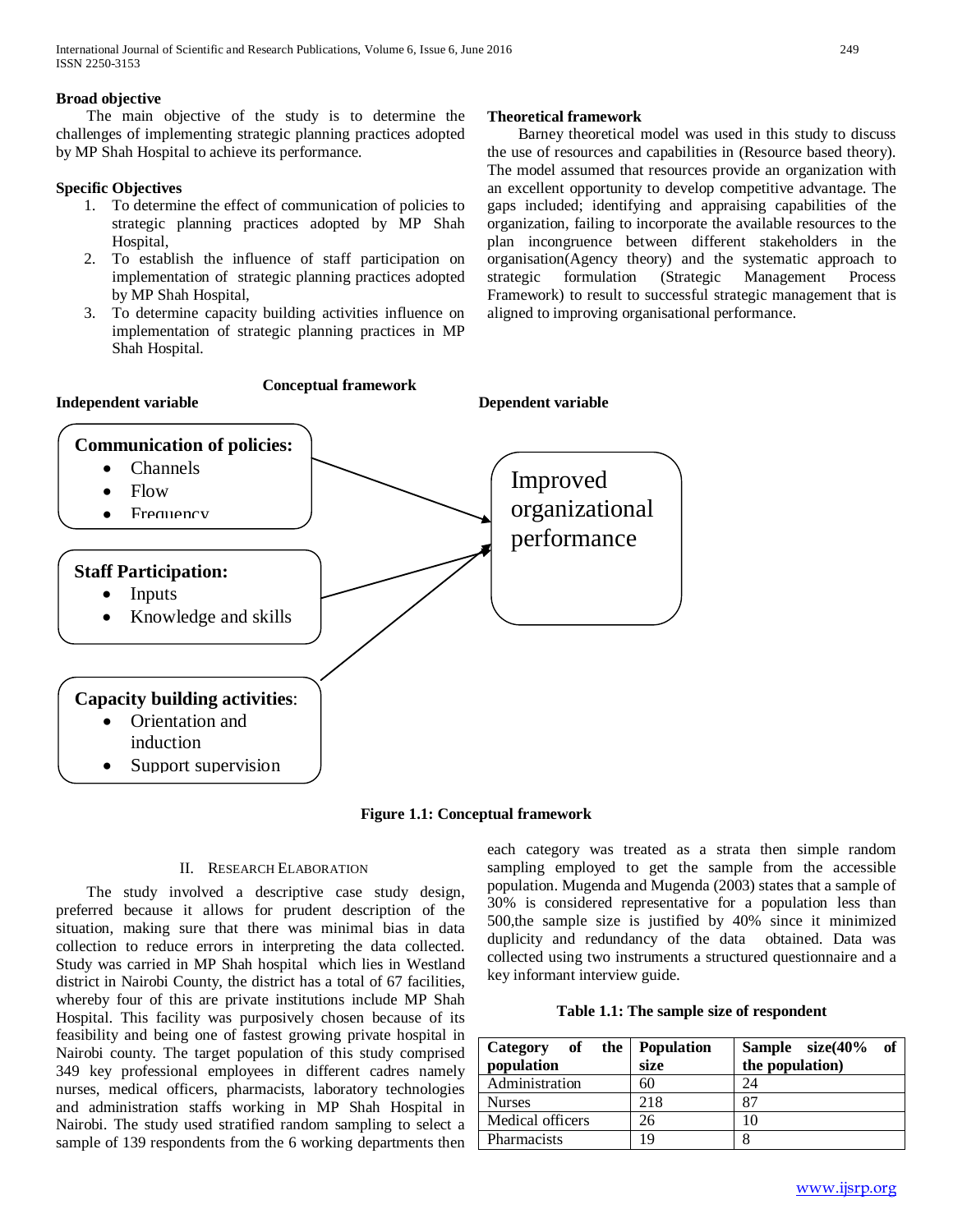| <b>TOTAL</b> | 349 | 139 | 1961  |
|--------------|-----|-----|-------|
| technician   |     |     |       |
| Laboratory   | 26  |     | 38(3) |

#### **Ethical Considerations**

 researcher obtained ethical approval from Kenya Methodist university ethical committee and clearance from MP Shah Hospital management team. Research was conducted on informed consent of the participants and information gathered was handled with a lot of confidentiality and privacy.

#### III. RESULTS AND DISCUSSION

#### **Table 1.2 Characteristics of Respondents**

| <b>Characteristics</b>    |      |           | <b>Variable</b>      |
|---------------------------|------|-----------|----------------------|
| Respondents $N(\%)$       |      |           |                      |
| Age distribution          |      |           | $21-30$ years        |
| $67(53.4\%)$              |      |           |                      |
|                           |      | $31-$     | 40years              |
| 50(41.3%)                 |      |           |                      |
|                           |      | $41 - 50$ | years                |
| $4(3.3\%)$                |      |           |                      |
| <b>Gender</b>             | Male |           |                      |
| 33(27.3%)                 |      |           |                      |
|                           |      | Female    |                      |
| 88(72.7%)                 |      |           |                      |
| <b>Level of Education</b> |      |           | Certificates/Diploma |
| 83(68.2%)                 |      |           |                      |
|                           |      | Graduate  |                      |
| 38(27.3%)                 |      |           |                      |

The findings  $53.4\%$  are between  $21 - 30$ yrs old, being the majority of employee in the facility, 41.3% are within 30 – 40yrs old with only 3.3% being  $41 - 50$  yrs, making majority of MP Shah population young energized in terms of implementing strategic planning practices. The study found out that majority (72.7%) are female whereas (27.3%) are male gender this is attributed to the great numbers in the nursing fraternity were female gender are the majority. The study also indicated majority of the workers have attained a certificate or diploma (68.2%) and graduates (31.8%) This represents a level of knowledge that can contribute to the competitive advantage of the hospital due to knowledge and skills for patient care and participation in the strategic planning process and implementation.

#### **Communication of Policies**

**Table 1.3 Communications of Policy and Directives**

| <b>Characteristics</b> |     | <b>Variables</b> |
|------------------------|-----|------------------|
| Respondents $N(\%)$    |     |                  |
| <b>Time</b>            |     | Timely           |
| 43(35.5%)              |     |                  |
|                        | Not | timely           |
| 78(64.5%)              |     |                  |
| <b>Channel</b>         |     | Email            |

| 38(31.4%)        | Memo        |         |
|------------------|-------------|---------|
| 19(15.7%)        |             |         |
|                  | Circulars   |         |
| $7(5.8\%)$       |             |         |
| $57(47.1\%)$     | Official    | meeting |
|                  |             |         |
| <b>Frequency</b> |             | Daily   |
| 14(11.7%)        |             |         |
|                  | Weekly      |         |
| $5(4.4\%)$       |             |         |
|                  | Monthly     |         |
| 18(15%)          |             |         |
|                  | $>$ Month   |         |
| 84(69.3%)        |             |         |
| <b>Feedbacks</b> |             | Reports |
| 82(67.8%)        |             |         |
|                  | Suggestions |         |
| 39(32.2%)        |             |         |

 The findings indicated that majority( 64.5% )of the respondents agreed that communication is not timely, while (35.5%) attested that communication of policies and directives was done on timely basis. Miller and Friesen (2000) who depicted that communication made implementation of strategies easier, this shows why mp shah hospital could still be struggling to implement its strategies.

 The study found out that official meeting was the most used channel of communication (47.1%) while email was following with  $(31.4\%)$ . The frequency of communication was indicated as majority meet in more than a month(69.3%) while those who attended monthly meetings were 15% and weekly 4.4% and daily 11.7%.

 The findings show that majority (67.8%) of the respondents use reports to give feedback to the management, while (32.2%) of the respondents use suggestions to give their feedbacks. These findings concur with Karen 2009, whereby communication is a tool for public feedback and it has to be given from time to time to enhance implementation of policies. Feedbacks are seen to be an effective way of monitoring and evaluating progress of the implementation process.

#### **Staff Participation**

 The study found out that majority (62.3%), attested that MP Shah Hospital is actively involved in strategic planning practices while 35.1% do not think MP Shah Hospital is actively involved. This is also depicted from a study done by (Kathama Lucy, UoN, 2012) whereby 65% of state corporation in Kenya are actively involved in strategic planning practices. Majority of the respondents (69.6%) attested that they do not know whether there is support supervision offered by the management to its staff to enhance implementation of strategic planning practices. The study shows that majority (61.6%) of the staffs never give there inputs towards decision making, whereas (36.2%) of the responded give inputs but not always, while 2.2% give their inputs always. The limitation to staff participation according to findings from the study, bureaucracy was leading (69.4%), followed by reduced staff morale by 24%, while finance as a limitation has 6.6% of the respondents. Karen 2009, reports that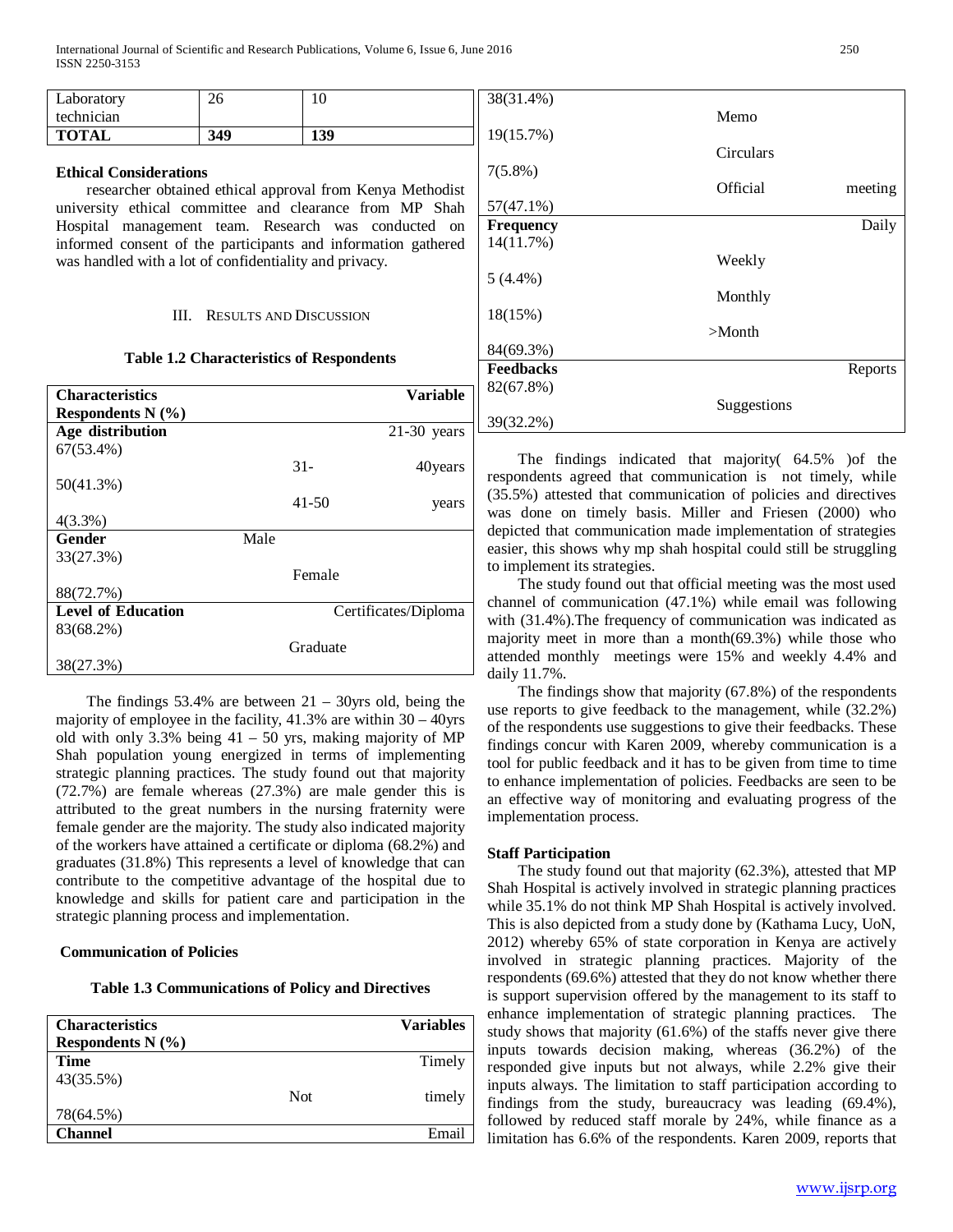effective communication increases staff morale and improves the quality of work, the findings from the study could be attributed to by communication in the organization.

# **Capacity Building**

 The findings indicated that, there was no clear information on needs assessment to guide induction and orientation programs in the hospital. Majority (60.3%) of the respondents agreed that induction and orientation was highly helpful while only 42% of the respondents attended induction program.

# **Perceived Organizational Performance**

 The study also sought to establish the performance of various aspects in MP Shah Hospital using the 5 point Likert scale, indicating to what extent respondents agree to the statements, where:  $1=$  Far below average,  $2 = A$  little below average,  $3 =$ Average,  $4 =$  A little above average,  $5 =$  Far above average. The mean and standard deviations were generated from SPSS.

# **Table 1.4: Perceived Organizational Performance**

 Majority of the respondents posited that MP Shah Hospital performed above average clinically (M=4.20) being a health facility this meant that majority of the client expectations are being met.

# **Correlation Analysis**

 This determined whether there exists any significant relationship between strategic planning practices (independent variable) and performance of health facilities (dependent

| <b>P =============</b>                               |  |                                                               |
|------------------------------------------------------|--|---------------------------------------------------------------|
|                                                      |  | variable), measured in three dimensions namely: communication |
| process, staff participation, and capacity building. |  |                                                               |

## **Table 1.5: Result on the correlation analysis**

|                                                              |                     | Organizational<br>index score | performance |
|--------------------------------------------------------------|---------------------|-------------------------------|-------------|
| <b>Communication process index score</b>                     | Pearson Correlation | $.528**$                      |             |
|                                                              | $Sig. (2-tailed)$   | .000                          |             |
| <b>Staff participation index score</b>                       | Pearson Correlation | $.511**$                      |             |
|                                                              | $Sig. (2-tailed)$   | .001                          |             |
| Capacity building index score                                | Pearson Correlation | $.752**$                      |             |
|                                                              | $Sig. (2-tailed)$   | .000                          |             |
| $N = 121$                                                    |                     |                               |             |
| **. Correlation is significant at the 0.01 level (2-tailed). |                     |                               |             |

 This suggests that the more the implementation of strategic planning practices, the higher the level of performance. Therefore, health facilities that implement more of the strategic planning practices are more likely to achieve organizational performance, and vice versa.

## **Regression Analysis**

 To establishing the strength and direction of the relationship between the variables in the study, the researcher went further to use simple regression analysis to determine the extent to which the changes in the dependent variable (organizational performance) were influenced by the changes in the independent variable (strategic planning practices).

| Financial   | 3.45 | 0.67                                                          |
|-------------|------|---------------------------------------------------------------|
| performance |      |                                                               |
| Clinical    | 4.20 | 0.57                                                          |
| performance |      |                                                               |
|             |      | variable), measured in three dimensions namely: communication |
|             |      | .                                                             |

**Mean Standard deviation**

3.08 0.57

3.19 0.79

3.22 0.66

3.81 0.68

3.12 0.90

3.33 0.61

3.93 0.67

3.06 0.64

Quality of products and services

Innovation and

technological change

Ability to attract employees

Ability to retain employees

Relationship among employees

Customer satisfaction

Operating efficiency

Retention of customers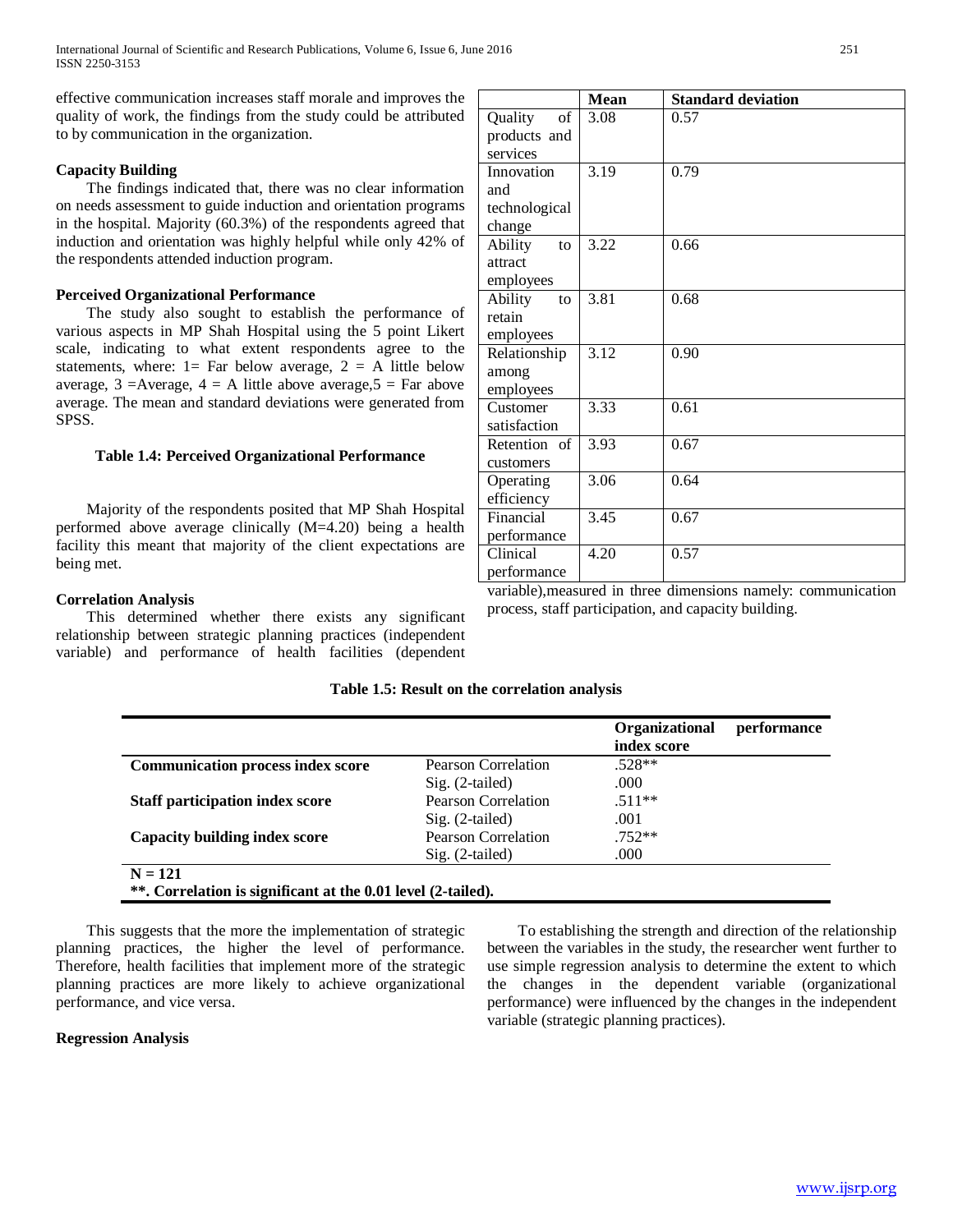#### **Table 1.6: Model Summary**

| Model |                     |        | Adjusted | Std.     |      | Error Change Statistics |                       |     |     |        |  |
|-------|---------------------|--------|----------|----------|------|-------------------------|-----------------------|-----|-----|--------|--|
|       |                     | Square | R Square | of       |      |                         | the R Square F Change | df1 | df2 | Sig.   |  |
|       |                     |        |          | Estimate |      | Change                  |                       |     |     | Change |  |
|       | $.780$ <sup>a</sup> | 736    | 319      | 6.57252  | .336 |                         | 19.764                |     |     | .000   |  |

 (a) **Predictors**: (Constant), Communication process index score, Staff participation index score, Capacity building index score

The regression analysis gave a coefficient of determination

 $\sigma$ ) of 0.736. This implies that 73.6% of any change in the level

of organizational performance of health facilities is influenced by strategic planning practices. The other factors not investigated in this study therefore contribute to 26.4% of the organizational performance of health facilities.

## **ANOVA Findings**

| Model |            | Sum<br>Squares | of | Df  | Mean Square |        | Sig.              |  |
|-------|------------|----------------|----|-----|-------------|--------|-------------------|--|
|       | Regression | 2561.351       |    |     | 853.784     | 19.764 | .000 <sup>b</sup> |  |
|       | Residual   | 5054.169       |    | 117 | 43.198      |        |                   |  |
|       | Total      | 7615.521       |    | 120 |             |        |                   |  |

 a) **Dependent Variable**: Organizational performance index score.

 (b) **Predictors:** (Constant), Communication process index score, Staff participation index score, Capacity building index score

 The ANOVA table above shows that on overall  $\mathbf{I}^* = \mathbf{I}$ .  $\mathbf{I}$ .  $\mathbf{I}$  at  $\mathbf{I}$  at  $\mathbf{I}$  5% level of significance. This indicates that the slope of the population regression line is not zero and, hence, that strategic planning practices are useful as predictors of organizational performance. Therefore, the model is statistically significant in predicting the influence of strategic planning practices on organizational performance of health facilities

#### **Table 1.8: Co-efficient of regression model**

.

| Model |                                                               | Un-standardized<br>Coefficients |            | Standardized<br>Coefficients |        | Sig. |
|-------|---------------------------------------------------------------|---------------------------------|------------|------------------------------|--------|------|
|       |                                                               | B                               | Std. Error | Beta                         |        |      |
|       | (Constant)                                                    | 75.881                          | 3.309      |                              | 22.934 | .000 |
|       | Communication process index score                             | 1.082                           | .478       | .191                         | 2.264  | .025 |
|       | Staff participation index score                               | .250                            | 1.391      | .017                         | .180   | .037 |
|       | Capacity building index score                                 | 1.948                           | .333       | .505                         | 5.856  | .000 |
|       | a. Dependent Variable: Organizational performance index score |                                 |            |                              |        |      |

 Therefore, the equation for the regression model can be given by:

 $Y = \alpha + \beta_1 X_1 + \beta_2 X_2 + \beta_3 X_3$  $Y = 75.881 + 1.082X_1 + 0.250X_2 + 1.948X_3$ Where;  $Y =$  is organizational performance (dependent variable)  $X_1$  = is Communication process (independent variable)  $X_2$  = is Staff participation (independent variable)

 $\mathbf{X}_3$  = is Capacity building (independent variable)

#### IV. CONCLUSION

 The study concluded that; policies and directives were not communicated on timely basis, to the staff. Secondly, Staffs do not give their inputs during decision making, which is a key area in strategic planning practices, this was further established in the study when majority of respondents pointed that bureaucracy was the major limitation to development of policies in the organization. Lastly, capacity-building activities such as induction programs were not done effectively, despite majority of the staff thinking that it is very useful in improving their performance and meeting the expectation of the organization